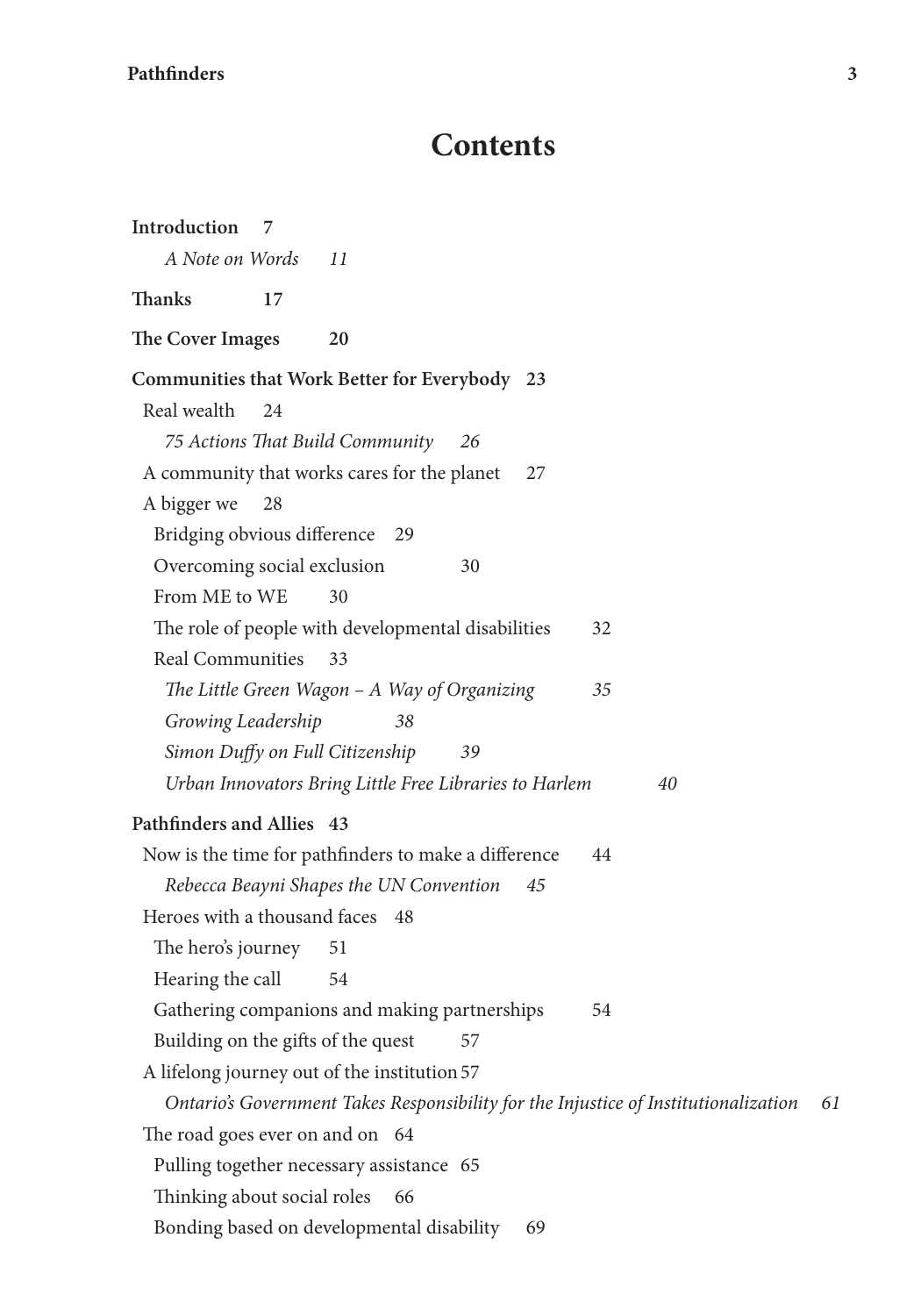Bridging action 70 *Making Art in Your Life 73* **Partners 75** *The loyalty problem 77* Organizing for partnership 79 *Request for Proposals – Level 4 Adult Residential Facilities 79 The Logic of Pull Creates Tiger Lilly Seeds 81* Potential for partnership 83 *Peace 85* The art of direct support 87 Direct support workers as partners 87 *"Didn't Jason do the right thing…" 88* Direct support practices that energize partnership 90 *Seeing through the force field 91* Cultivating direct support partners 95 Valued experiences and accomplishments 95 A geometry of partnership 101 *Life Works Flips the Script 102* Investment in developing support workers 104 Partners with clinical knowledge 107 *Nina's Music 108 Evan: Building a Life 111* **Supporting Families 113** *The Plague of Inequality 113* Surplus difficulty 115 Extra work 116 Redesigning support to families 117 *Visit From A Service Coordinator With Great News\* 118* Redesign by learning from family action 121 Families as social inventors 123 Developing a powerful family story 126 *Better Life Chances\* 127* Good investments in supporting families 128

**4**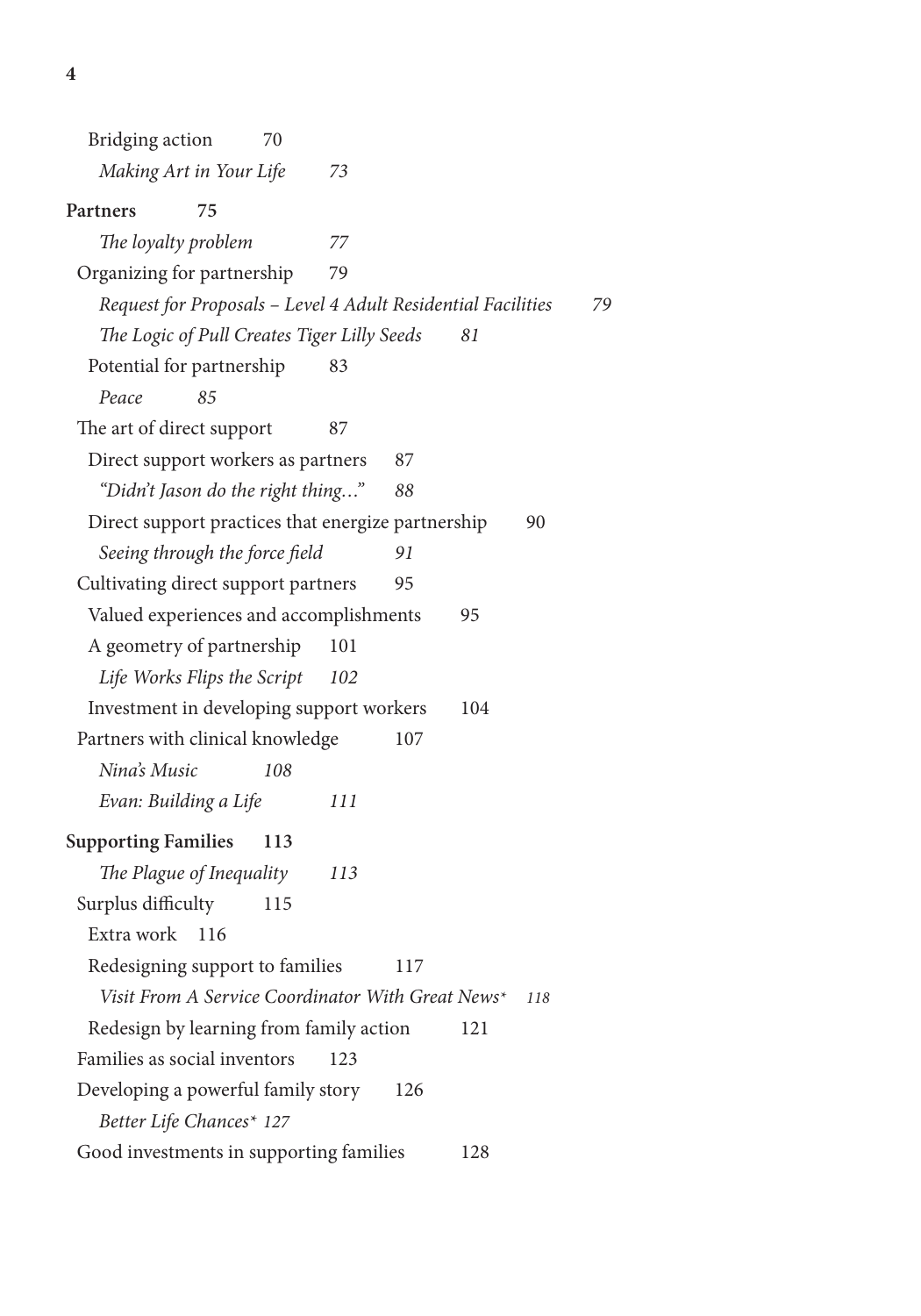## **Pathfinders 5**

| <b>Pathfinders Are Social Inventors</b><br>131                                                                   |  |  |  |  |  |
|------------------------------------------------------------------------------------------------------------------|--|--|--|--|--|
| Creating social inventions - Theory U 132                                                                        |  |  |  |  |  |
| Two social fields: Presencing and Absencing<br>132                                                               |  |  |  |  |  |
| Lessons from a dark time<br>134                                                                                  |  |  |  |  |  |
| Presencing 144                                                                                                   |  |  |  |  |  |
| Ken Chose Me<br>145                                                                                              |  |  |  |  |  |
| The theory 149                                                                                                   |  |  |  |  |  |
| Moving through the U<br>151                                                                                      |  |  |  |  |  |
| Listen Slow 151                                                                                                  |  |  |  |  |  |
| Leadership is personal<br>153                                                                                    |  |  |  |  |  |
| Urban Innovations: A Social Invention Generator<br>156                                                           |  |  |  |  |  |
| Mobilizing social invention<br>163                                                                               |  |  |  |  |  |
| Freedom to invent<br>163                                                                                         |  |  |  |  |  |
| The source of social invention 165                                                                               |  |  |  |  |  |
| Changing the Way We Change Our System<br>169                                                                     |  |  |  |  |  |
| Creating social invention zones170                                                                               |  |  |  |  |  |
| How we do it now: instructions and incentives 175                                                                |  |  |  |  |  |
| Metaphors Capture Depth of Change 178                                                                            |  |  |  |  |  |
| What does it mean to value inclusion? 180                                                                        |  |  |  |  |  |
| The change it takes<br>183                                                                                       |  |  |  |  |  |
| The design of organizations matters<br>185                                                                       |  |  |  |  |  |
| Deep change is tough 186                                                                                         |  |  |  |  |  |
| The social inventors' predicament<br>189                                                                         |  |  |  |  |  |
| <b>Lessons from Person-Centered Planning</b><br>195                                                              |  |  |  |  |  |
| From the top-down<br>195                                                                                         |  |  |  |  |  |
| Strategy 1: Adopt new rules and procedures for individual plans to choose services and<br>define outcomes<br>198 |  |  |  |  |  |
| Strategy 2: Guide organizational reform with person-centered planning200                                         |  |  |  |  |  |
| Two Perspectives on Person-Centered Planning<br>201                                                              |  |  |  |  |  |
| Strategy 3: Person-centered planning as a medium for<br>co-creating personal and organizational change<br>204    |  |  |  |  |  |
| From the outside-in<br>208                                                                                       |  |  |  |  |  |
| The positive core of person-centered planning 210                                                                |  |  |  |  |  |
| How Are We Listening?<br>212                                                                                     |  |  |  |  |  |
|                                                                                                                  |  |  |  |  |  |